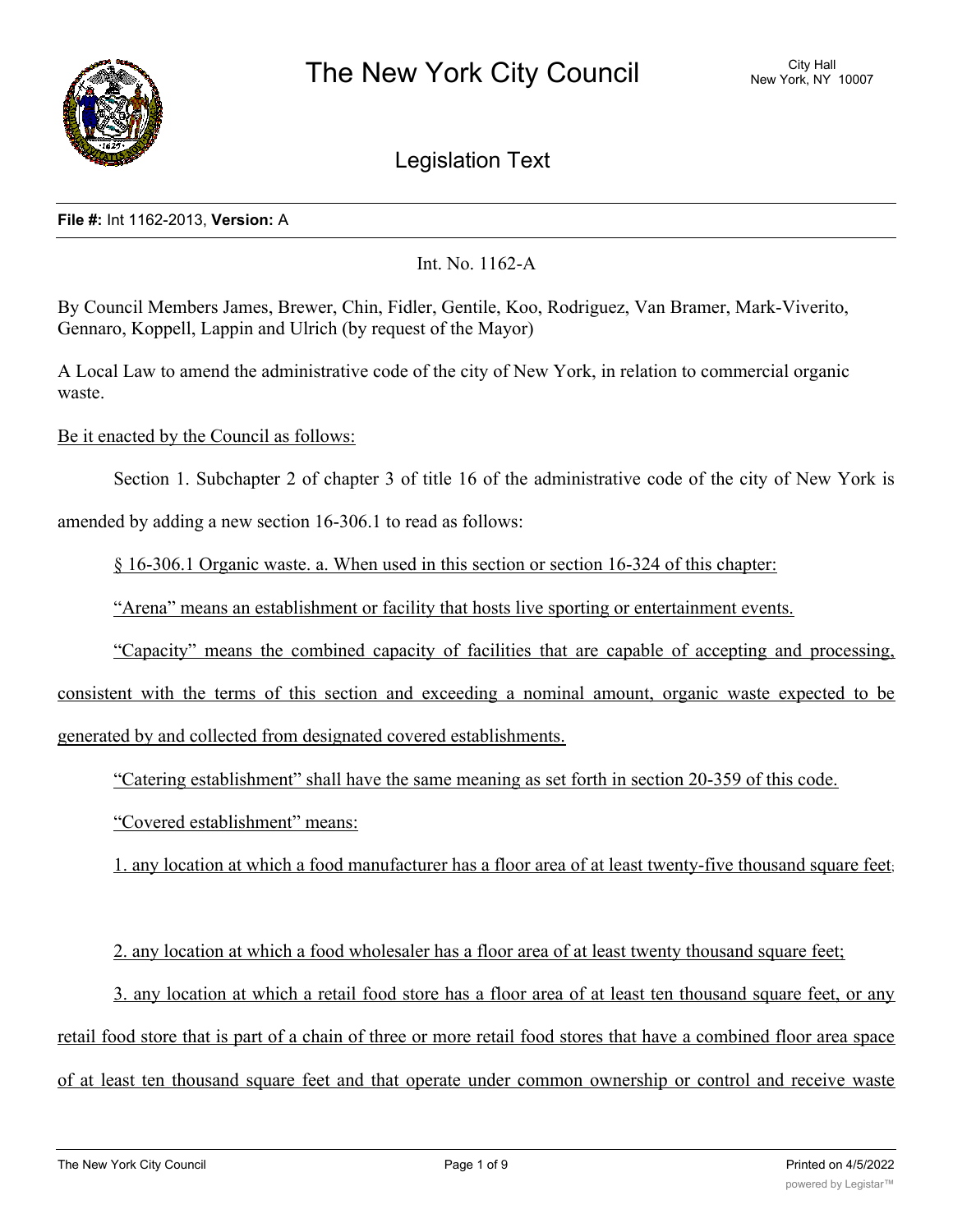collection from the same private carter;

4. arenas or stadiums having a seating capacity of at least fifteen thousand persons;

5. any food service establishment that is part of a chain of two or more food service establishments that have a combined floor area of at least eight thousand square feet and that: (i) operate under common ownership or control; (ii) are individually franchised outlets of a parent business; or (iii) do business under the same corporate name, provided that the requirements of subparagraph (i) of paragraph 1 of subdivision c of this section shall not apply to any such food service establishment when the building or premises in which such food service establishment is located is in compliance with such requirement pursuant to paragraph seven of this definition;

6. any location at which a food service establishment has a floor area of at least seven thousand square feet, provided that the requirements of subparagraph (i) of paragraph 1 of subdivision c of this section shall not apply to any such location when the building or premises containing such location is in compliance with such requirement pursuant to paragraph seven of this definition;

7. any building or premises where food service establishments having a total combined floor area of at least eight thousand square feet are located and where the owner of the building or premises, or its agent, arranges or contracts with a private carter for the removal of waste from food service establishments having no less than eight thousand square feet of such building or premises, provided that any such food service establishments shall comply with the requirements of subparagraphs (ii), (iii) and (iv) of paragraph 1 of subdivision c of this section, but such requirements shall not apply to the owner or agent of any such building or premises;

8. any location at which a food preparation establishment has a floor area of at least six thousand square feet;

9. any catering establishment that is required to provide for the removal of waste pursuant to section 16- 116 of this code whenever the anticipated attendance for any particular event is greater than one hundred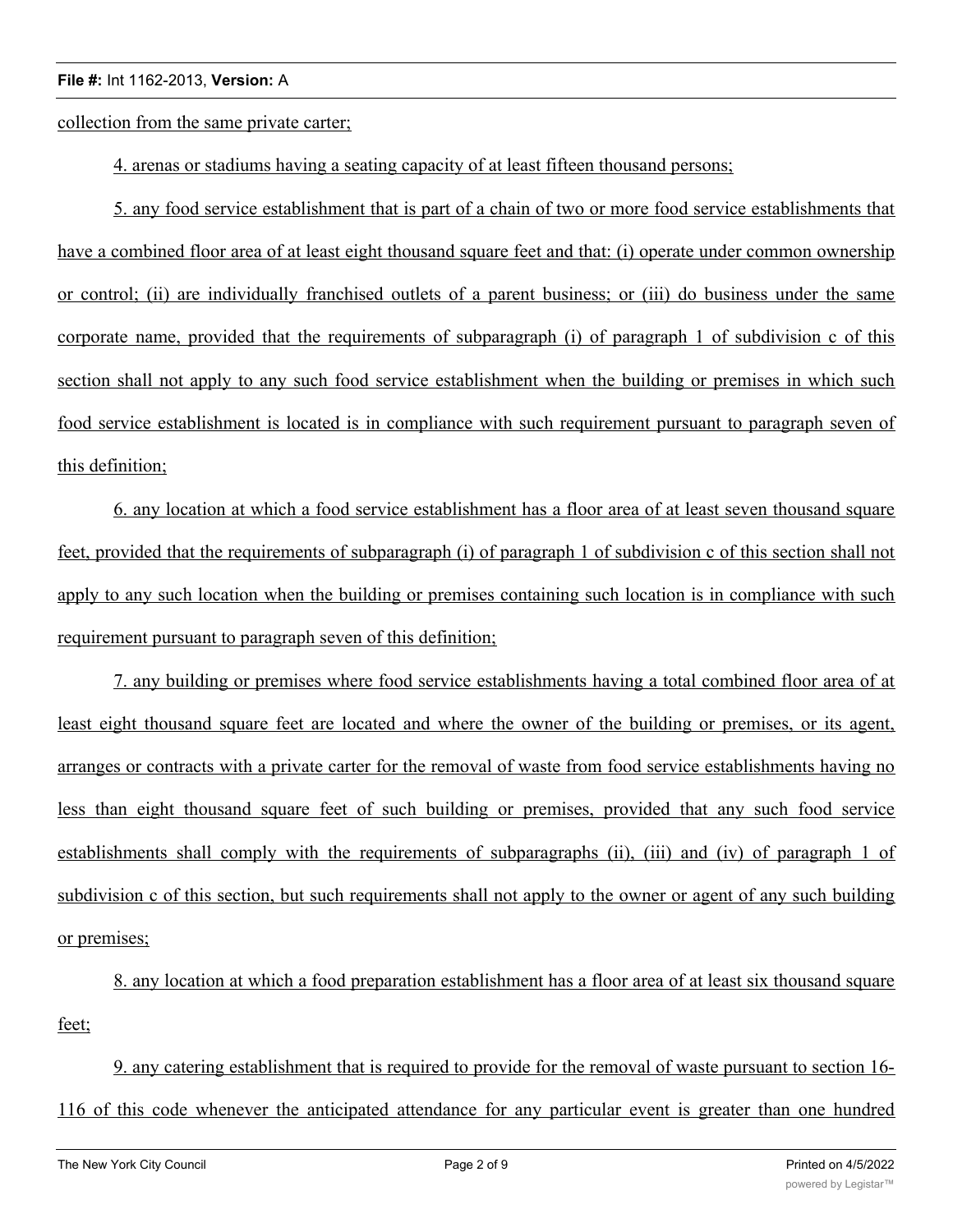persons;

10. any food service establishments located within and providing food to one or more hotels totaling at least one hundred sleeping rooms; and

11. sponsors of a temporary public event.

"Designated area" means within a one hundred mile radius of the city.

"Food manufacturer" means any establishment that processes or fabricates food products from raw materials for commercial purposes, provided that it shall not include any establishment engaged solely in the warehousing, distribution or retail sale of product.

"Food preparation establishment" means a business that is primarily engaged in providing food or food services for a temporary, fixed time, or based on contractual arrangements for a specified period of time at locations other than such establishment's permanent place of business.

"Food service establishment" means any premises or part of a premises that is required to provide for the removal of waste pursuant to section 16-116 of this code where food is provided directly to the consumer, whether such food is provided free of charge or sold, and whether consumption occurs on or off the premises. Food service establishment shall include, but not be limited to, full-service restaurants, fast food restaurants, cafes, delicatessens, coffee shops, and business, institutional or government agency cafeterias, but shall not include retail food stores, convenience stores, pharmacies, and mobile food vending units, as such term is defined in section 89.03 of the health code. Food service establishment shall also not include any premises or place of business where the sole or primary source of food is a refreshment counter where the available food is limited to items such as beverages, prepackaged items, and snacks.

"Food wholesaler" means any establishment primarily engaged in the wholesale distribution of groceries and related products including, but not limited to, packaged frozen food, dairy products, poultry products, confectioneries, fish and seafood, meat products, and fresh fruits and vegetables but shall not apply to establishments that handle only pre-packaged, non-perishable foods.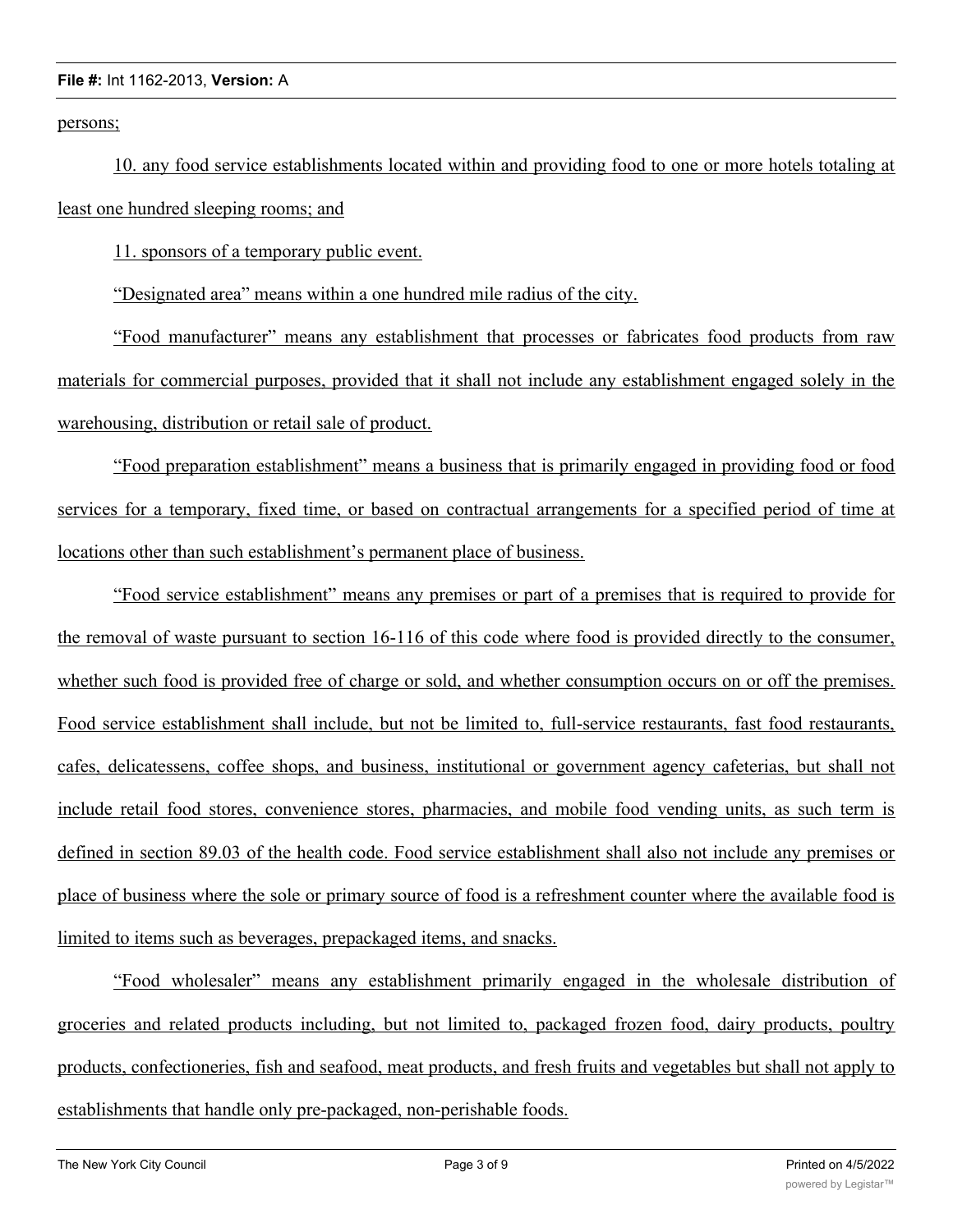"Hotel" shall have the same meaning as set forth in section 27-2004 of the housing maintenance code.

"In vessel composting" means a process in which organic waste is enclosed in a drum, silo, bin, tunnel, reactor, or other container for the purpose of producing compost, maintained under controlled conditions of temperature and moisture and where air-borne emissions are controlled.

"Organic waste" shall have the same meaning as set forth in section 16-303 of this title, except that for purposes of this section, organic waste shall not include food that is donated to a third party, food that is sold to farmers for feedstock, and meat by-products that are sold to a rendering company.

"Private carter" means a business licensed by the business integrity commission pursuant to title 16-A of this code.

"Retail food store" means any establishment or section of an establishment where food and food products offered to the consumer are intended for off-premises consumption, but shall exclude convenience stores, pharmacies, greenmarkets or farmers' markets and food service establishments.

"Sponsor of a temporary public event" means the applicant for a street activity permit pursuant to chapter 1 of title 50 of the rules of the city of New York, or any successor provision, for any activity on a public street, street curb lane, sidewalk or pedestrian island or plaza with an anticipated attendance of greater than five hundred persons per day where the activity will interfere with or obstruct the regular use of the location by pedestrian or vehicular traffic. Such term shall not include activities conducted pursuant to a valid film permit, demonstrations, parades or block parties.

"Stadium" means an establishment or facility that hosts live sporting or entertainment events.

b. The commissioner shall, on a regular basis and no less than annually, evaluate the capacity of all facilities within the designated area and the cost of processing organic waste by composting, aerobic or anaerobic digestion, or any other method of processing organic waste that the department approves by rule. If the commissioner determines that there is sufficient capacity and that the cost of processing organic waste consistent with this section is competitive with the cost of disposing of organic waste by landfill or incineration,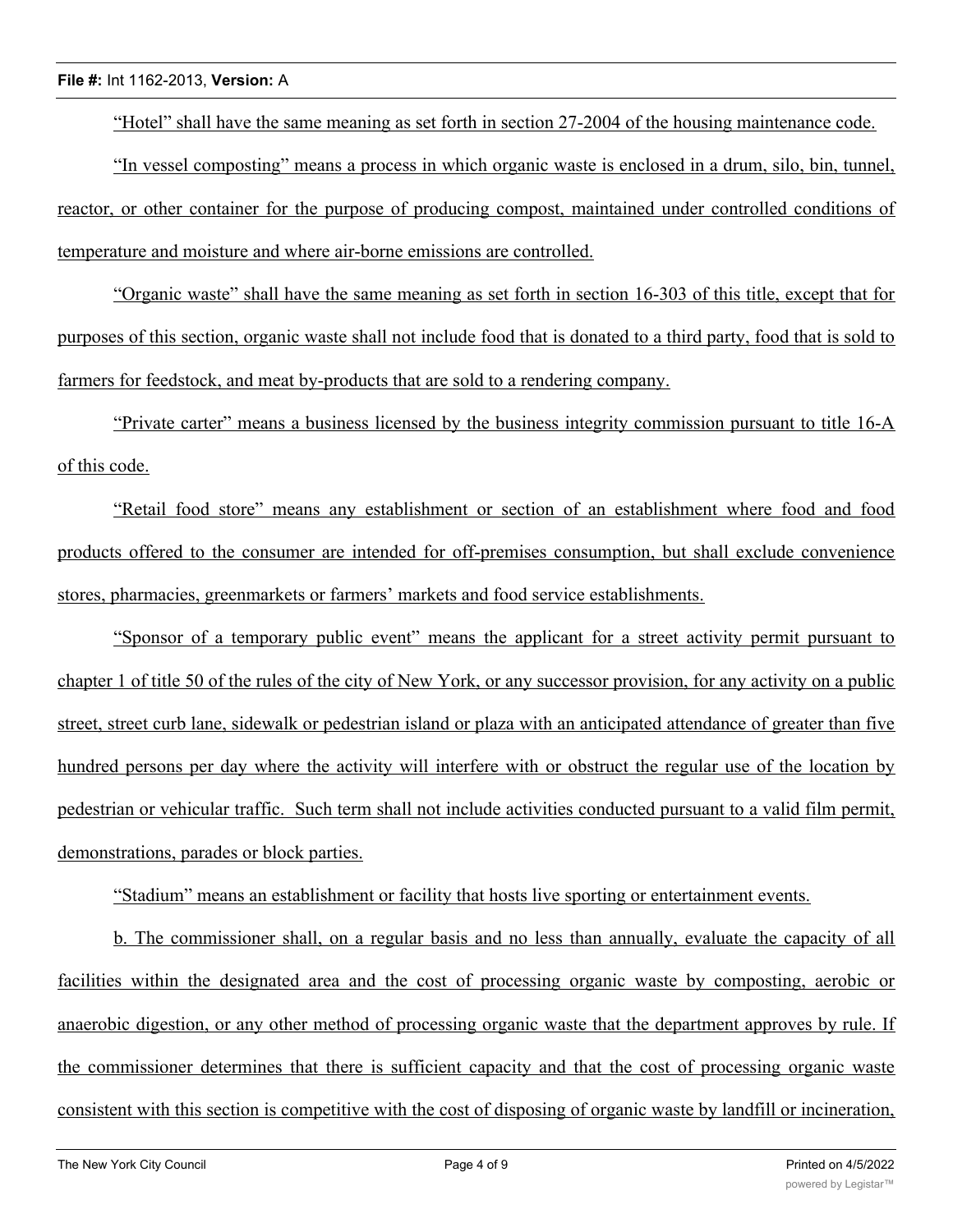he or she shall designate by rule all covered establishments or a subset of covered establishments, based on any criteria, among such covered establishments, that generate a quantity of organic waste that would not exceed the evaluated capacity. All such designated covered establishments shall comply with the requirements of subdivision c of this section beginning no later than six months following such designation. In addition, the commissioner shall include in his or her evaluation the capacity of any facilities outside of the designated area that have arrangements or contracts with transfer stations or private carters to accept and process organic waste generated by and collected from covered establishments.

# c. 1. Each designated covered establishment shall:

i. either (A) ensure collection by a private carter of all organic waste generated by such establishment for purposes of composting, aerobic or anaerobic digestion, or any other method of processing organic waste that the department approves by rule, (B) transport its own organic waste to a facility that provides for composting, aerobic or anaerobic digestion, or any other method of processing organic waste that the department approves by rule, provided that the covered establishment first obtains a registration issued by the business integrity commission pursuant to subdivision b of section 16-505 of this code, or (C) provide for onsite in vessel composting, aerobic or anaerobic digestion, or any other method of processing organic waste that the department approves by rule for some or all of the organic waste it generates on its premises, provided that it arranges for the collection or transport of the remainder of such organic waste, if any, in accordance with clause (A) or (B) of this subparagraph;

ii. post a sign, which shall be in addition to any other sign required to be posted pursuant to this code, that states clearly and legibly the trade or business name, address, and telephone number of, and the day and time of pickup by, the private carter that collects the covered establishment's organic waste, that such covered establishment transports its own organic waste, or that such covered establishment provides for on-site processing for all of the organic waste it generates on its premises, provided that:

(A) such sign shall be prominently displayed by affixing it to a window near the principal entrance to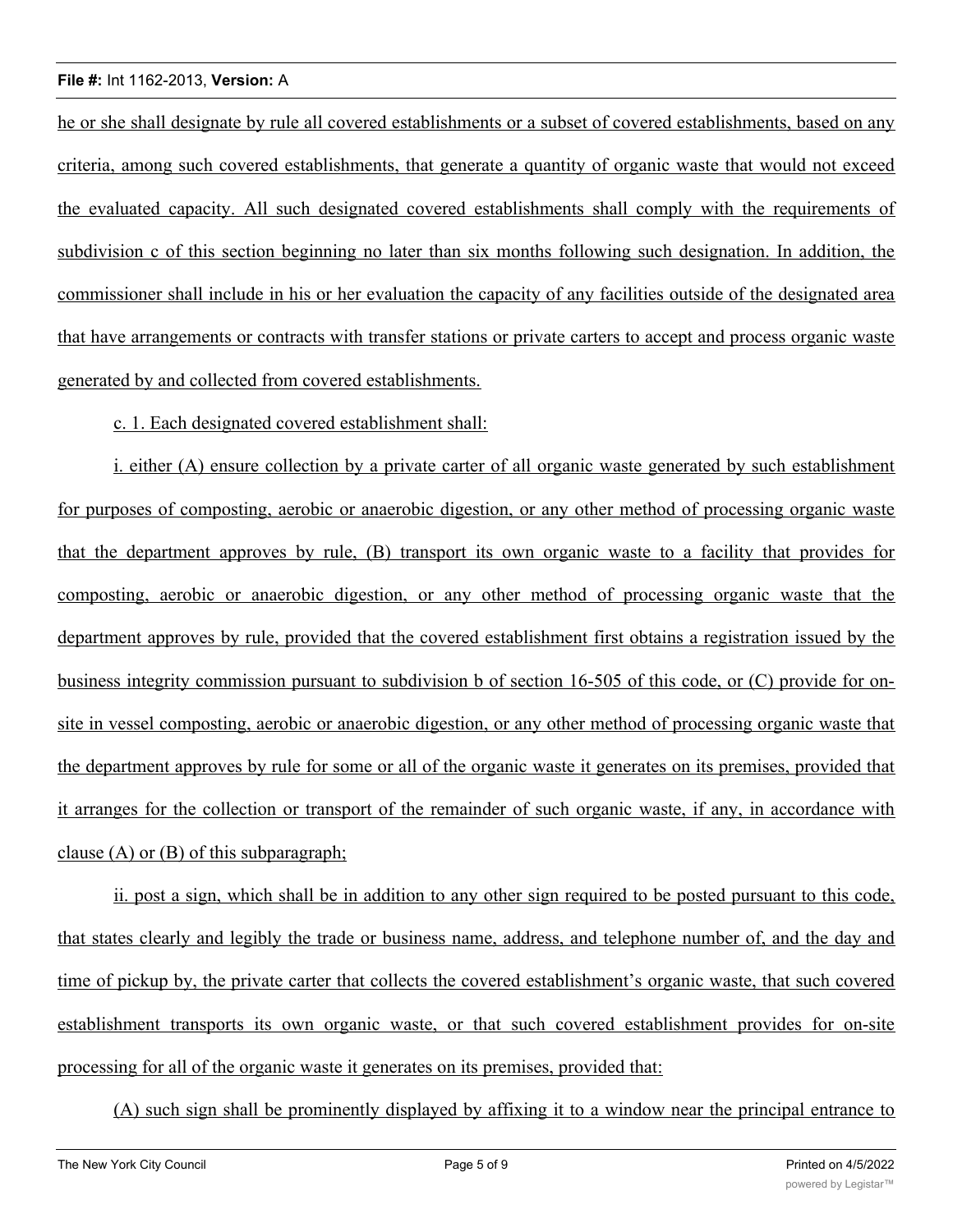the covered establishment so as to be easily visible from outside the building or, if this is not possible, prominently displayed inside the covered establishment near the principal entrance;

(B) catering establishments shall not be required to display on such sign the day and time of the pickup by the private carter that collects the establishment's organic waste; and

(C) this paragraph shall not apply to sponsors of temporary public events;

iii. provide separate bins for the disposal of organic waste in any area where such organic waste is generated and disposed of; and

iv. post instructions on the proper separation of organic waste where such instructions will be visible to persons who are disposing of organic waste, provided that this subparagraph shall not apply to sponsors of temporary public events.

2. Any covered establishment that arranges for the collection by a private carter of its organic waste pursuant to this subdivision shall not commingle such organic waste with other designated and non-designated recyclable material or solid waste, and shall place such organic waste out for collection by a private carter in a container or containers that (i) has a lid and a latch that keeps the lid closed and is resistant to tampering by rodents or other wildlife, (ii) has the capacity that meets the disposal needs of the covered establishment and its private carter, (iii) is compatible with the private carter's hauling collection practices, and (iv) is closed and latched at the time it is placed out for collection.

3. Any private carter that collects source separated organic waste from a covered establishment shall either:

i. deliver collected organic waste to a transfer station that has represented that it will deliver such organic waste to a facility for purposes of composting, aerobic or anaerobic digestion, or any other method of processing organic waste that the department approves by rule; or

ii. deliver such organic waste directly to a facility for purposes of composting, aerobic or anaerobic digestion, or any other method of processing organic waste that the department approves by rule.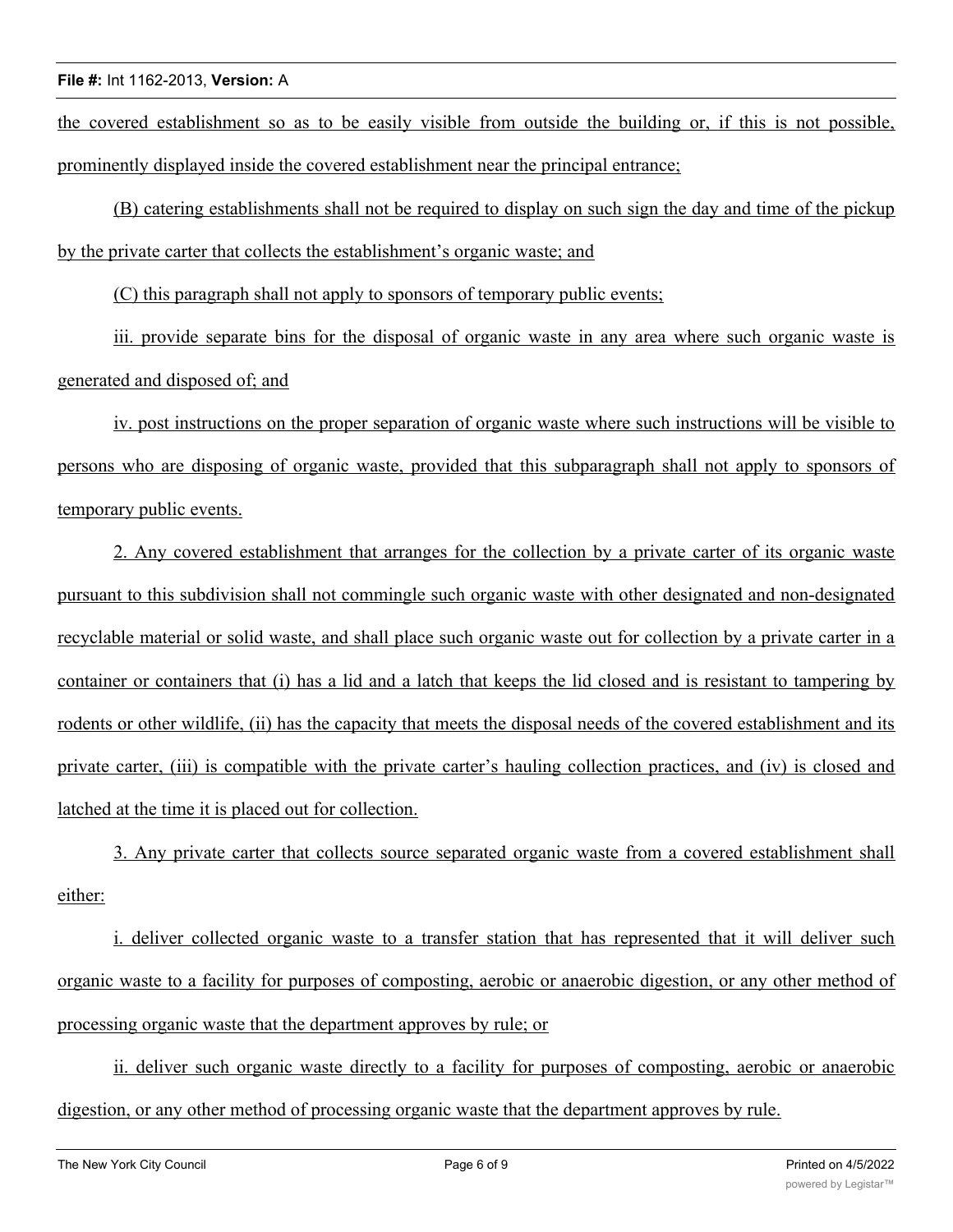d. Any transfer station that receives source separated organic waste pursuant to this section shall deliver or have delivered such organic waste directly to a facility that accepts organic waste for purposes of composting, aerobic or anaerobic digestion, or any other method of processing organic waste that the department approves by rule. This subdivision shall not apply to waste that cannot be processed at an organic waste processing facility.

e. The provisions of this section relating to private carters shall be enforced by the business integrity commission. The provisions of this section relating to covered establishments shall be enforced by the department, the department of health and mental hygiene, and the department of consumer affairs.

f. The department, the business integrity commission, the department of health and mental hygiene, and the department of consumer affairs may promulgate any rules necessary to implement this section, including, but not limited to, rules establishing reporting requirements sufficient to demonstrate compliance with this chapter.

g. Any person who owns or operates two or fewer food service establishments may request, and the commissioner shall grant, a waiver of the requirements of this section if: (1) no single food service establishment has a floor area of at least seven thousand square feet; (2) the food service establishment or establishments are individually franchised outlets of a parent business covered by paragraph five of the definition of "covered establishment" set forth in subdivision a of this section; and (3) the owner or operator establishes that such food service establishment or establishments do not receive private carting services through a general carting agreement between a parent business and a private carter. Such waiver shall be valid for twelve months and shall be renewable upon application to the commissioner via the department's website.

§ 2. The opening paragraph of subdivision a of section 16-324 of the administrative code of the city of New York, as amended by local law number 77 for the year 2013, is amended to read as follows:

a. Subject to the provisions of subdivision b of this section, any person who violates this chapter, except section 16-306.1 of this chapter, subdivision g of section 16-308 of this chapter or section 16-310.1 of this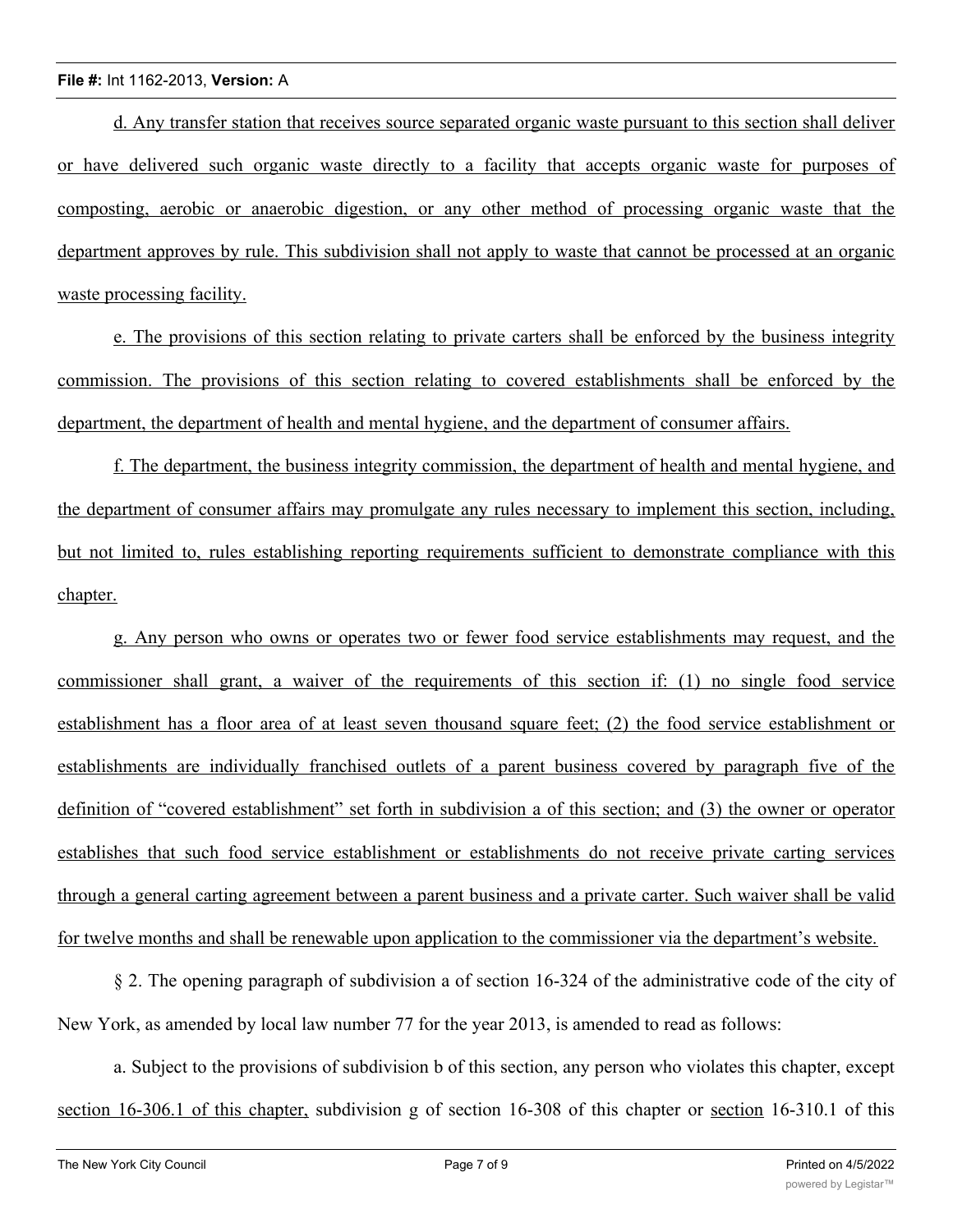chapter, or any rule promulgated pursuant thereto, shall be liable for a civil penalty recoverable in a civil action brought in the name of the commissioner or in a proceeding returnable before the environmental control board, as follows:

§ 3. Section 16-324 of the administrative code of the city of New York is amended by adding a new subdivision e to read as follows:

e. (1) Any covered establishment that violates section 16-306.1 of this chapter or rules of the department, the department of health and mental hygiene, or the department of consumer affairs promulgated pursuant thereto shall be liable for a civil penalty recoverable in a civil action brought in the name of the commissioner or the commissioner of health and mental hygiene, or the commissioner of consumer affairs, or in a proceeding returnable before the environmental control board, the health tribunal at the office of administrative trials and hearings, or the administrative tribunal of the department of consumer affairs, in the amount of two hundred fifty dollars for the first violation, five hundred dollars for the second violation committed on a different day within a period of twelve months, and one thousand dollars for the third and each subsequent violation committed on different days within a period of twelve months, except that the department, the department of health and mental hygiene, and the department of consumer affairs shall not issue a notice of violation, but shall issue a warning, for any violation by a designated covered establishment that occurs during the first twelve months after the commissioner designates such covered establishment pursuant to subdivision b of section 16-306.1.

(2) Any transfer station that violates section 16-306.1 of this chapter or rules of the department promulgated pursuant thereto shall be liable for a civil penalty recoverable in a civil action brought in the name of the commissioner or in a proceeding returnable before the environmental control board in the amount of two hundred fifty dollars for the first violation, five hundred dollars for the second violation committed on a different day within a period of twelve months, and one thousand dollars for the third and each subsequent violation committed on different days within a period of twelve months, except that the department shall not